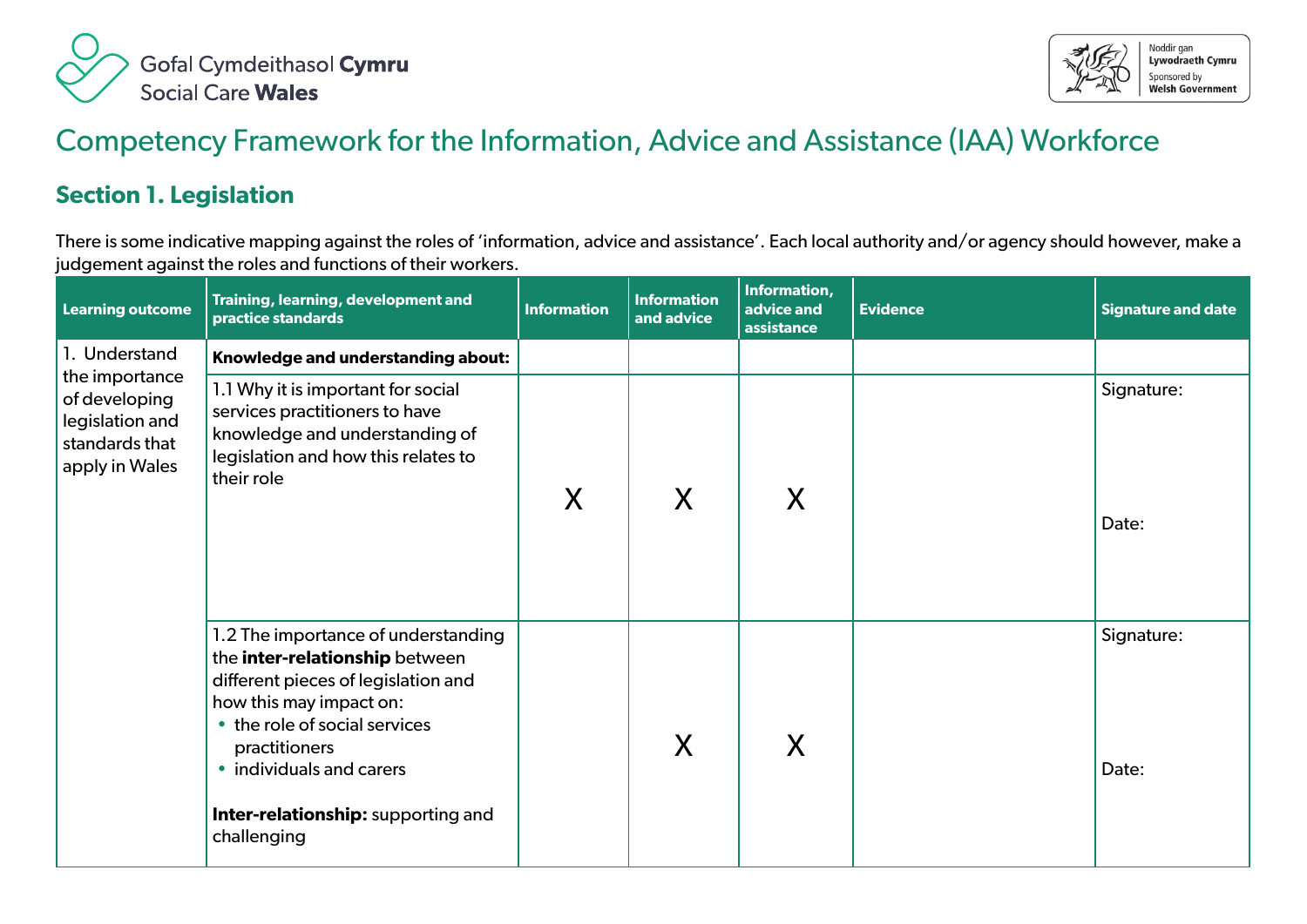| <b>Learning outcome</b>                                      | Training, learning, development and<br>practice standards                                                                                                                                     | <b>Information</b> | <b>Information</b><br>and advice | Information,<br>advice and<br>assistance | <b>Evidence</b> | <b>Signature and date</b> |
|--------------------------------------------------------------|-----------------------------------------------------------------------------------------------------------------------------------------------------------------------------------------------|--------------------|----------------------------------|------------------------------------------|-----------------|---------------------------|
|                                                              | 1.3 The role of the Older People's<br><b>Commissioner and the Children's</b><br>Commissioner in setting standards<br>that aim to improve outcomes for<br>adults and children and young people | X                  | X                                | X                                        |                 | Signature:<br>Date:       |
| 2. Understand                                                | Knowledge and understanding about:                                                                                                                                                            |                    |                                  |                                          |                 |                           |
| the Social<br>Services and<br>Well-being<br>(Wales) Act 2014 | 2.1 The aim, purpose and principles<br>of the Social Services and Well-Being<br>(Wales) Act                                                                                                   | X                  | X                                | X                                        |                 | Signature:<br>Date:       |
|                                                              | 2.2 The definition of well-being and<br>the role of early intervention and<br>prevention services                                                                                             | X                  | $\boldsymbol{X}$                 | X                                        |                 | Signature:<br>Date:       |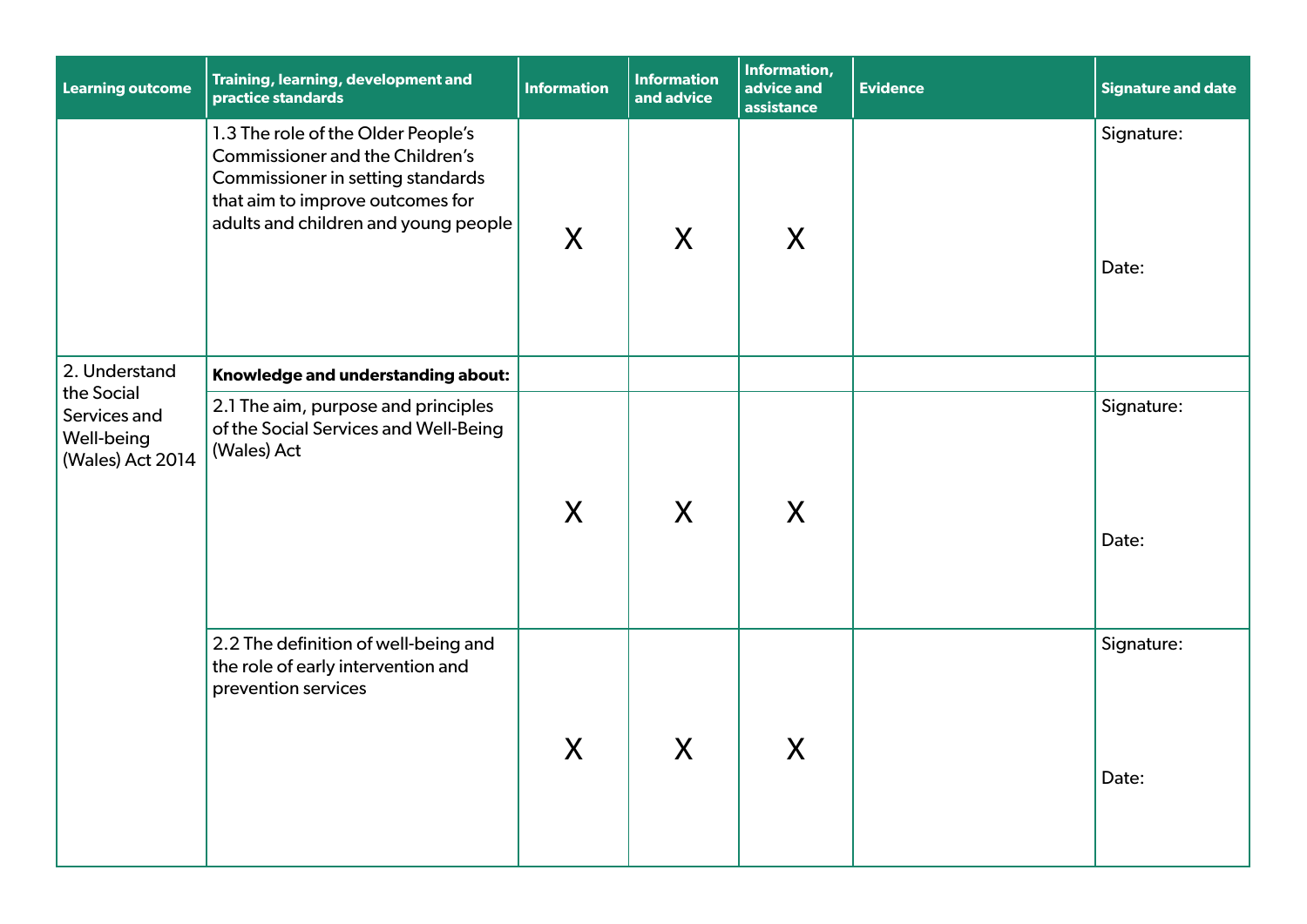| <b>Learning outcome</b> | Training, learning, development and<br>practice standards                                    | Information | <b>Information</b><br>and advice | Information,<br>advice and<br>assistance | <b>Evidence</b> | <b>Signature and date</b> |
|-------------------------|----------------------------------------------------------------------------------------------|-------------|----------------------------------|------------------------------------------|-----------------|---------------------------|
|                         | 2.3 The definition and role of<br>Information, Advice and Assistance                         | X           | X                                | X                                        |                 | Signature:<br>Date:       |
|                         | 2.4 The National Outcomes<br>Statements and how these relate to<br>the principles of the Act | X           | X                                | X                                        |                 | Signature:<br>Date:       |
|                         | 2.5 The assessment process -<br>including eligible and ineligible<br>needs                   |             | $\mathsf{X}$                     | X                                        |                 | Signature:<br>Date:       |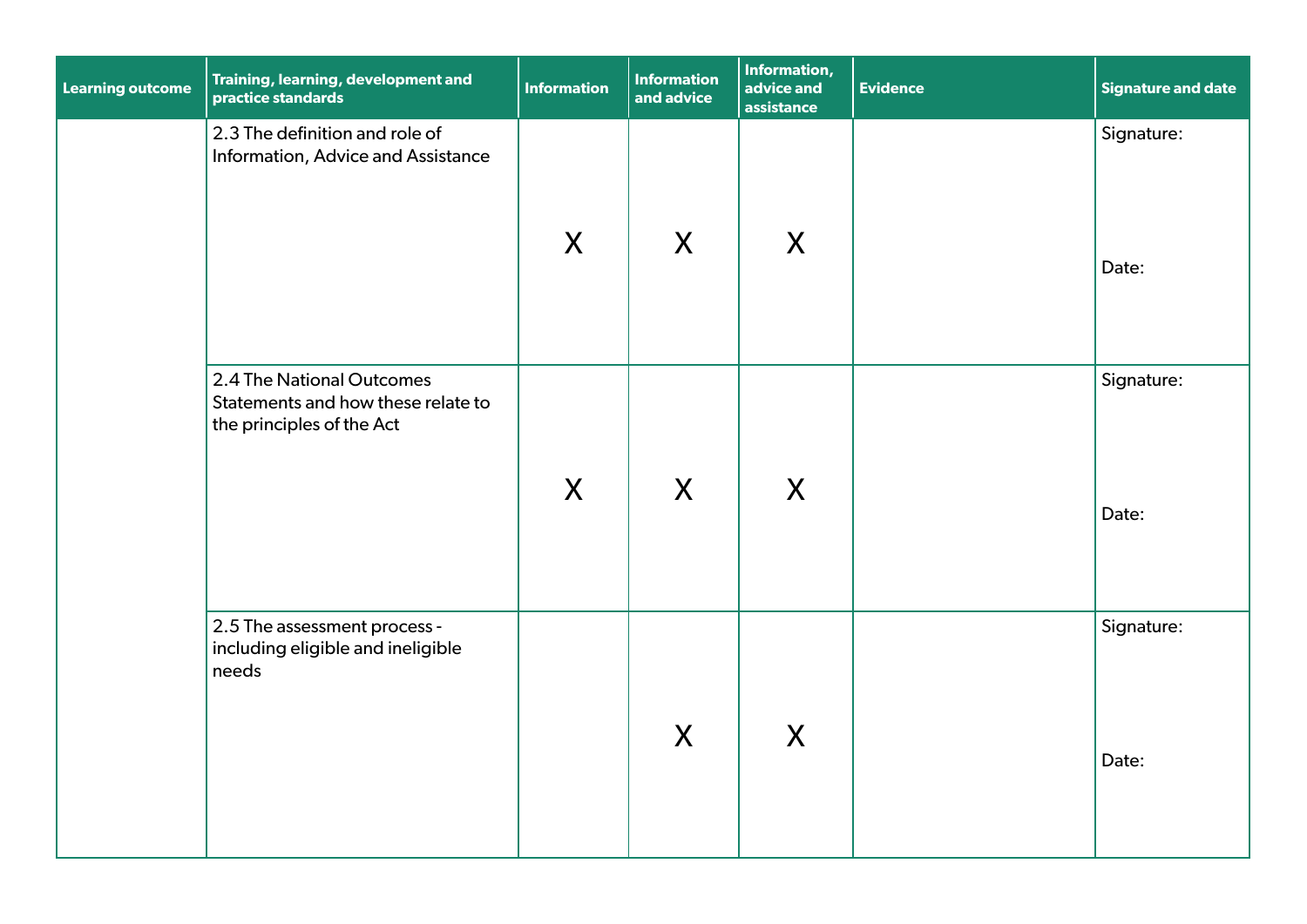| <b>Learning outcome</b> | Training, learning, development and<br>practice standards                                        | <b>Information</b> | <b>Information</b><br>and advice | Information,<br>advice and<br>assistance | <b>Evidence</b> | <b>Signature and date</b> |
|-------------------------|--------------------------------------------------------------------------------------------------|--------------------|----------------------------------|------------------------------------------|-----------------|---------------------------|
|                         | 2.6 How the Act legislates for the<br>assessment and support of carers as<br>well as individuals |                    | X                                | X                                        |                 | Signature:<br>Date:       |
|                         | 2.7 Direct payments, how these are<br>defined and how they can be used                           |                    | X                                | X                                        |                 | Signature:<br>Date:       |
|                         | 2.8 The care and/or support planning<br>process and the review process                           |                    | X                                | X                                        |                 | Signature:<br>Date:       |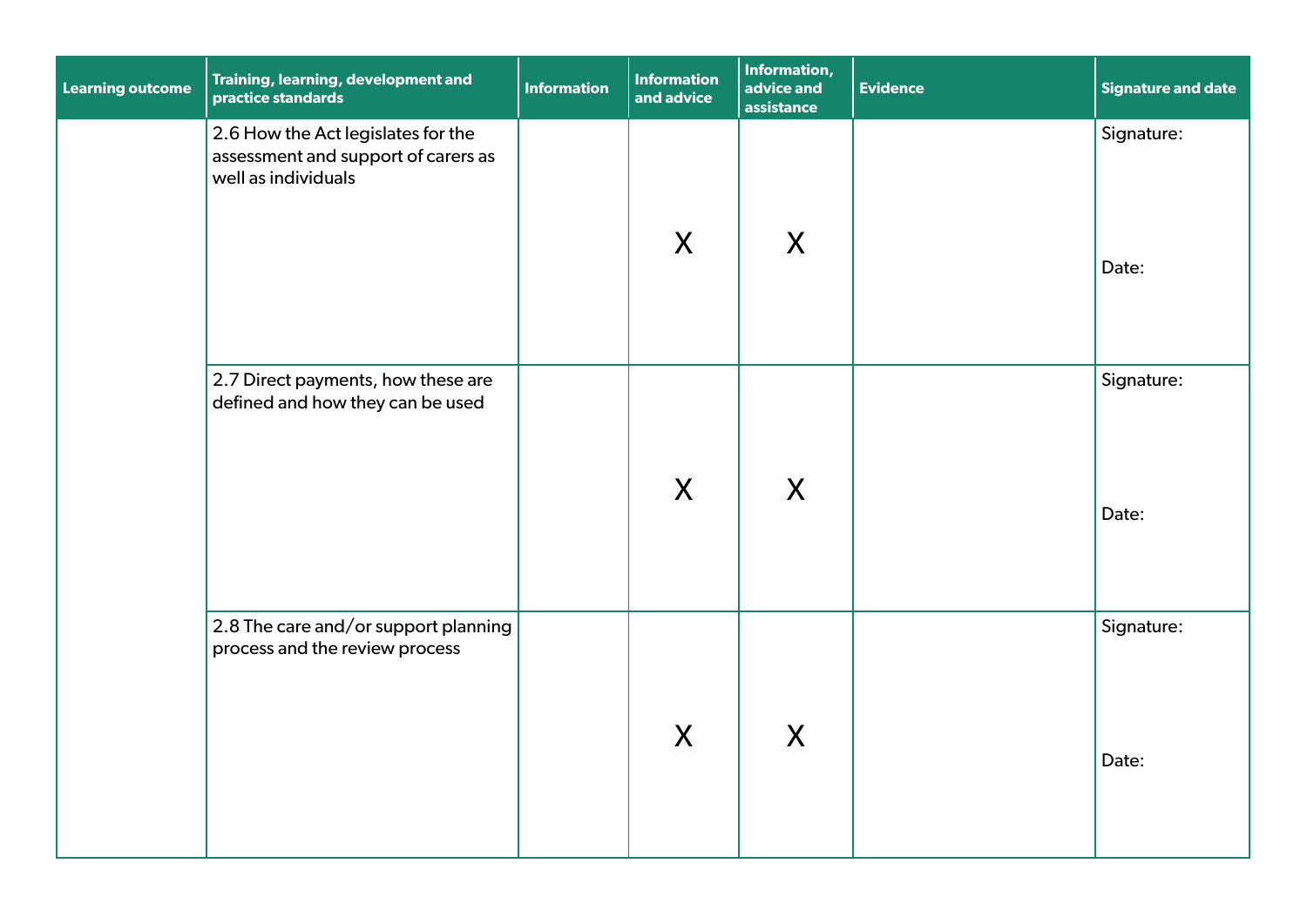| <b>Learning outcome</b>                                        | Training, learning, development and<br>practice standards                                                                                                                                                             | <b>Information</b> | <b>Information</b><br>and advice | <b>Information,</b><br>advice and<br>assistance | <b>Evidence</b> | <b>Signature and date</b> |
|----------------------------------------------------------------|-----------------------------------------------------------------------------------------------------------------------------------------------------------------------------------------------------------------------|--------------------|----------------------------------|-------------------------------------------------|-----------------|---------------------------|
|                                                                | 2.9 The different forms of advocacy<br>defined in the Act and the Code of<br>Practice                                                                                                                                 | X                  | $\sf X$                          | X                                               |                 | Signature:<br>Date:       |
|                                                                | 2.10 When independent professional<br>advocacy is triggered under the Act                                                                                                                                             | X                  | $\sf X$                          | X                                               |                 | Signature:<br>Date:       |
| 3. Understand                                                  | Knowledge and understanding about:                                                                                                                                                                                    |                    |                                  |                                                 |                 |                           |
| legislation<br>that relates to<br>children and<br>young people | 3.1 The main <b>provisions</b> of the<br>Children Act 1989 and 2004 that<br>apply in Wales<br><b>Provisions:</b> To include protections<br>- rights to complain, be visited by<br>professionals, participation rights |                    | $\boldsymbol{X}$                 | X                                               |                 | Signature:<br>Date:       |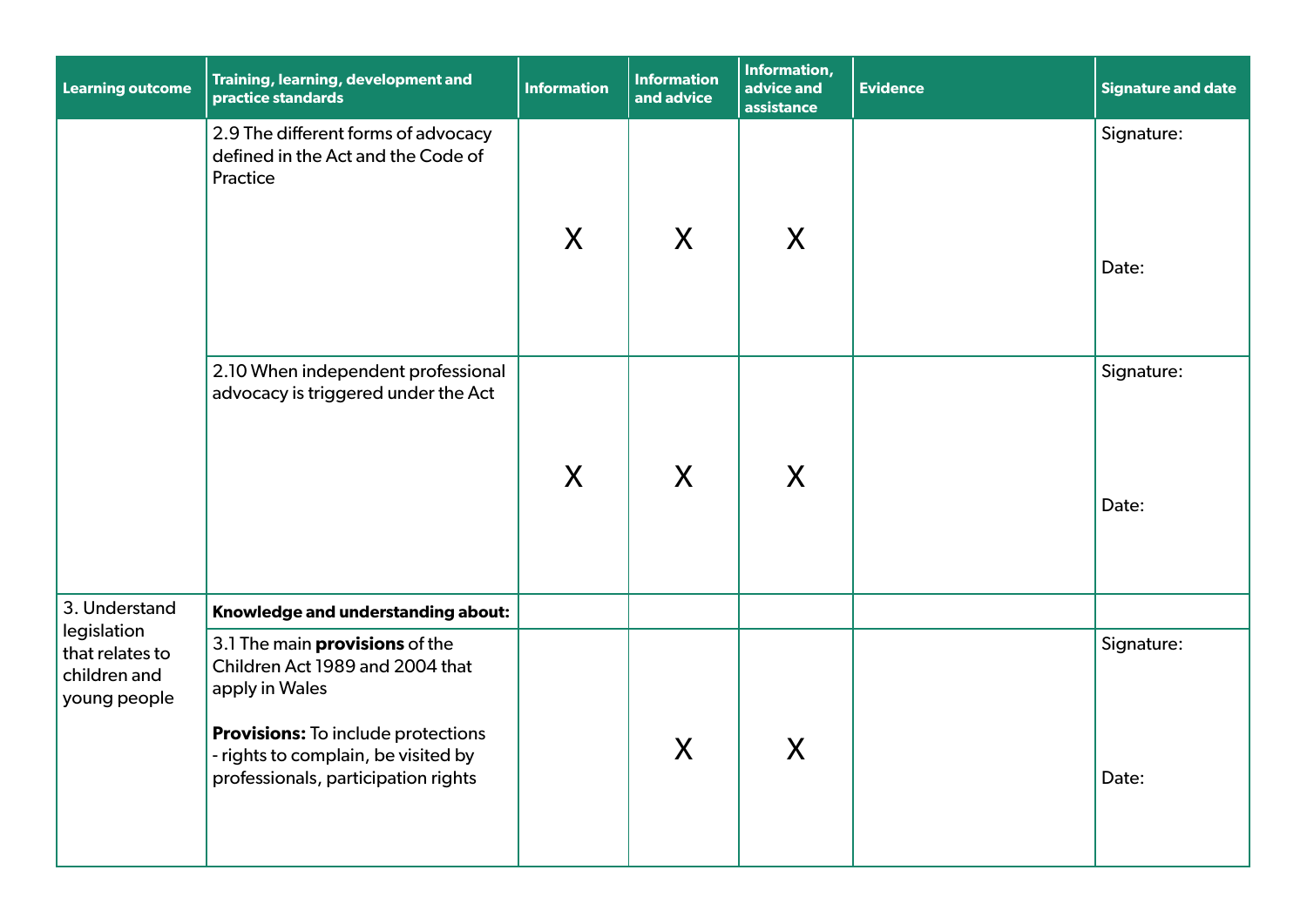| <b>Learning outcome</b> | Training, learning, development and<br>practice standards                                                               | <b>Information</b> | <b>Information</b><br>and advice | Information,<br>advice and<br>assistance | <b>Evidence</b> | <b>Signature and date</b> |
|-------------------------|-------------------------------------------------------------------------------------------------------------------------|--------------------|----------------------------------|------------------------------------------|-----------------|---------------------------|
|                         | 3.2 The main provisions of the<br>Children and Family Act 2014 that<br>apply in Wales                                   |                    | X                                | X                                        |                 | Signature:<br>Date:       |
|                         | 3.3 Parts of the Social Services and<br>Well-Being Wales Act that apply<br>specifically to children and young<br>people |                    | X                                | X                                        |                 | Signature:<br>Date:       |
|                         | 3.4 National policy and guidance<br>related to young people leaving care                                                |                    | X                                | X                                        |                 | Signature:<br>Date:       |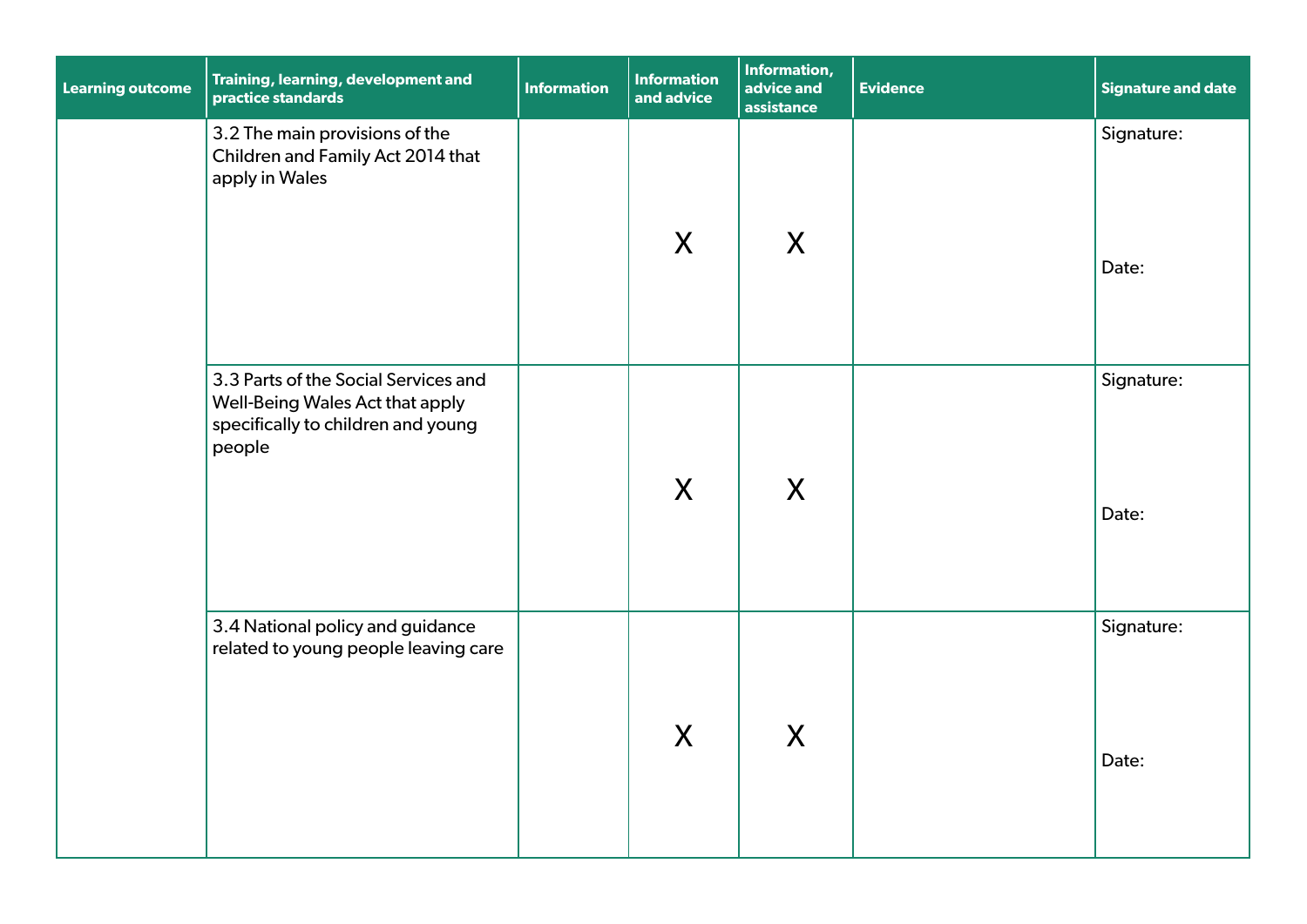| <b>Learning outcome</b> | Training, learning, development and<br>practice standards                            | <b>Information</b> | <b>Information</b><br>and advice | Information,<br>advice and<br>assistance | <b>Evidence</b> | <b>Signature and date</b> |
|-------------------------|--------------------------------------------------------------------------------------|--------------------|----------------------------------|------------------------------------------|-----------------|---------------------------|
|                         | 3.5 The Rights of Children and Young<br>Persons (Wales) Measure 2011                 |                    | X                                | X                                        |                 | Signature:<br>Date:       |
|                         | 3.6 The United Nations Convention<br>on the Rights of the Child                      | X                  | X                                | X                                        |                 | Signature:<br>Date:       |
|                         | 3.7 When a child or young person<br>has a right to access an independent<br>advocate | X                  | X                                | X                                        |                 | Signature:<br>Date:       |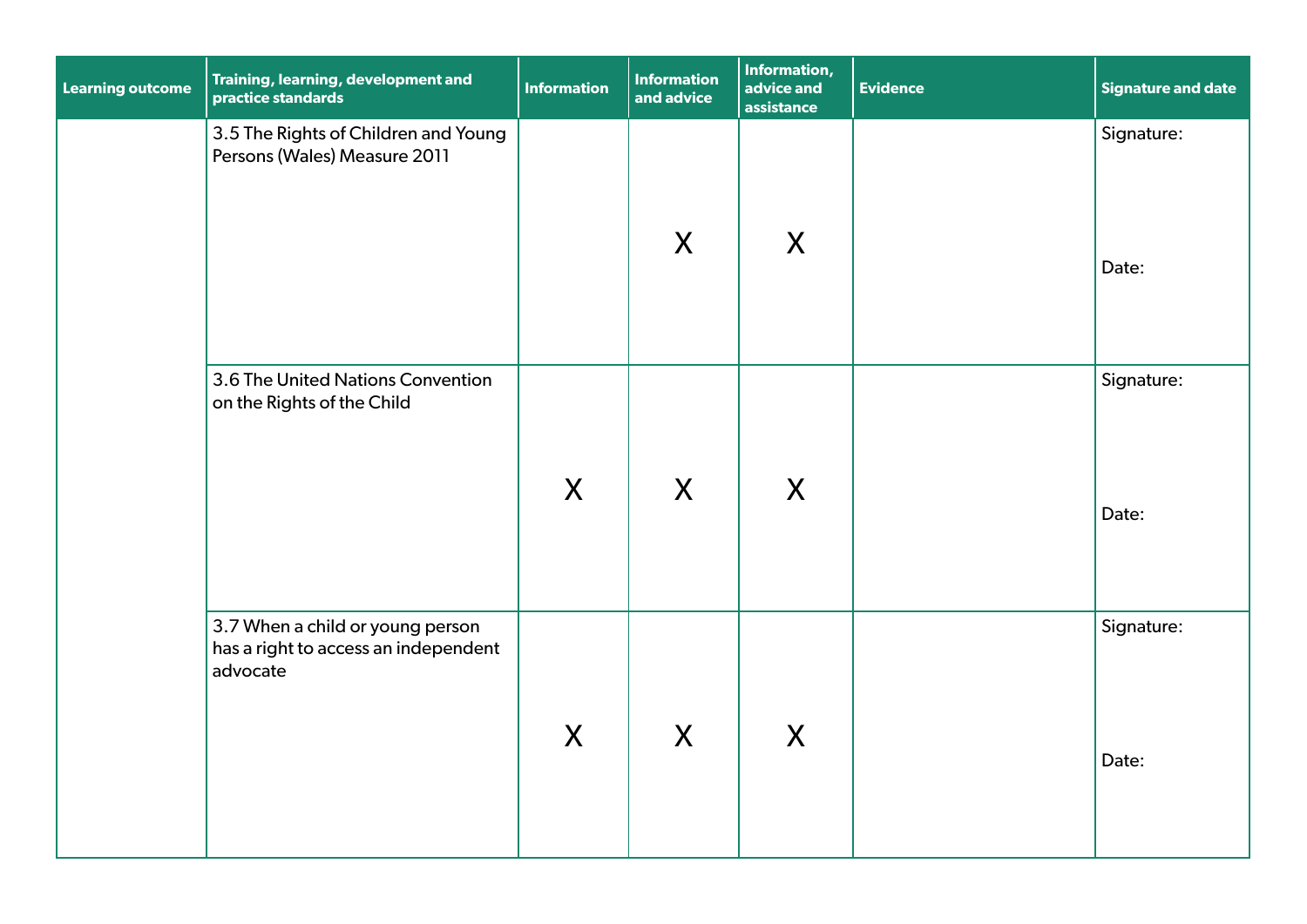| <b>Learning outcome</b>                                                                 | Training, learning, development and<br>practice standards                                                      | <b>Information</b> | <b>Information</b><br>and advice | Information,<br>advice and<br>assistance | <b>Evidence</b> | <b>Signature and date</b> |
|-----------------------------------------------------------------------------------------|----------------------------------------------------------------------------------------------------------------|--------------------|----------------------------------|------------------------------------------|-----------------|---------------------------|
|                                                                                         | 3.8 Other legislation, national policy<br>and guidance that promote the rights<br>of children and young people |                    | $\mathsf{X}$                     | $\sf X$                                  |                 | Signature:<br>Date:       |
| 4. Understand<br>the Regulation<br>and Inspection<br>of Social Care<br>(Wales) Act 2016 | 4.1 The aim and purpose of the<br>Regulation and Inspection of Social<br>Care (Wales) Act                      | X                  | X                                | X                                        |                 | Signature:<br>Date:       |
|                                                                                         | 4.2 How the Regulation and<br>Inspection of Social Care (Wales) Act<br>applies to the role of IAA workers      |                    |                                  | X                                        |                 | Signature:<br>Date:       |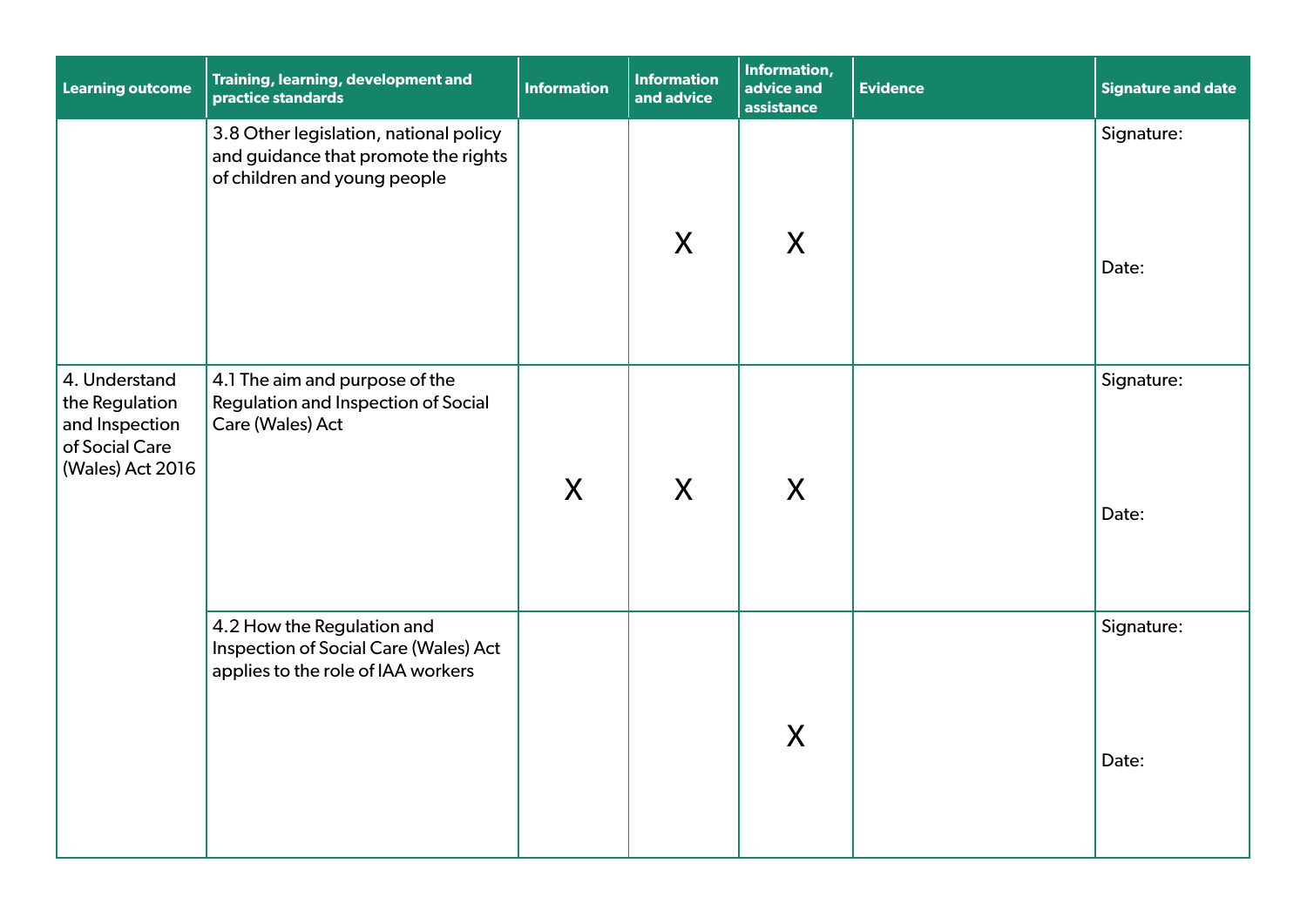| <b>Learning outcome</b>                         | Training, learning, development and<br>practice standards                                                                                                                  | <b>Information</b> | <b>Information</b><br>and advice | Information,<br>advice and<br>assistance | <b>Evidence</b> | <b>Signature and date</b> |
|-------------------------------------------------|----------------------------------------------------------------------------------------------------------------------------------------------------------------------------|--------------------|----------------------------------|------------------------------------------|-----------------|---------------------------|
| 5. Understand<br>the Human<br><b>Rights Act</b> | 5.1 The aim, purpose and application<br>of the Human Rights Act 1998<br><b>Application:</b> where it applies<br>and responsibilities, role of public<br>bodies/authorities |                    | X                                | X                                        |                 | Signature:<br>Date:       |
|                                                 | 5.2 How human rights law has been<br>incorporated into other legislation,<br>national policy and guidance                                                                  |                    |                                  | X                                        |                 | Signature:<br>Date:       |
|                                                 | 5.3 The articles of the Human Rights<br>Act                                                                                                                                | X                  | X                                | X                                        |                 | Signature:<br>Date:       |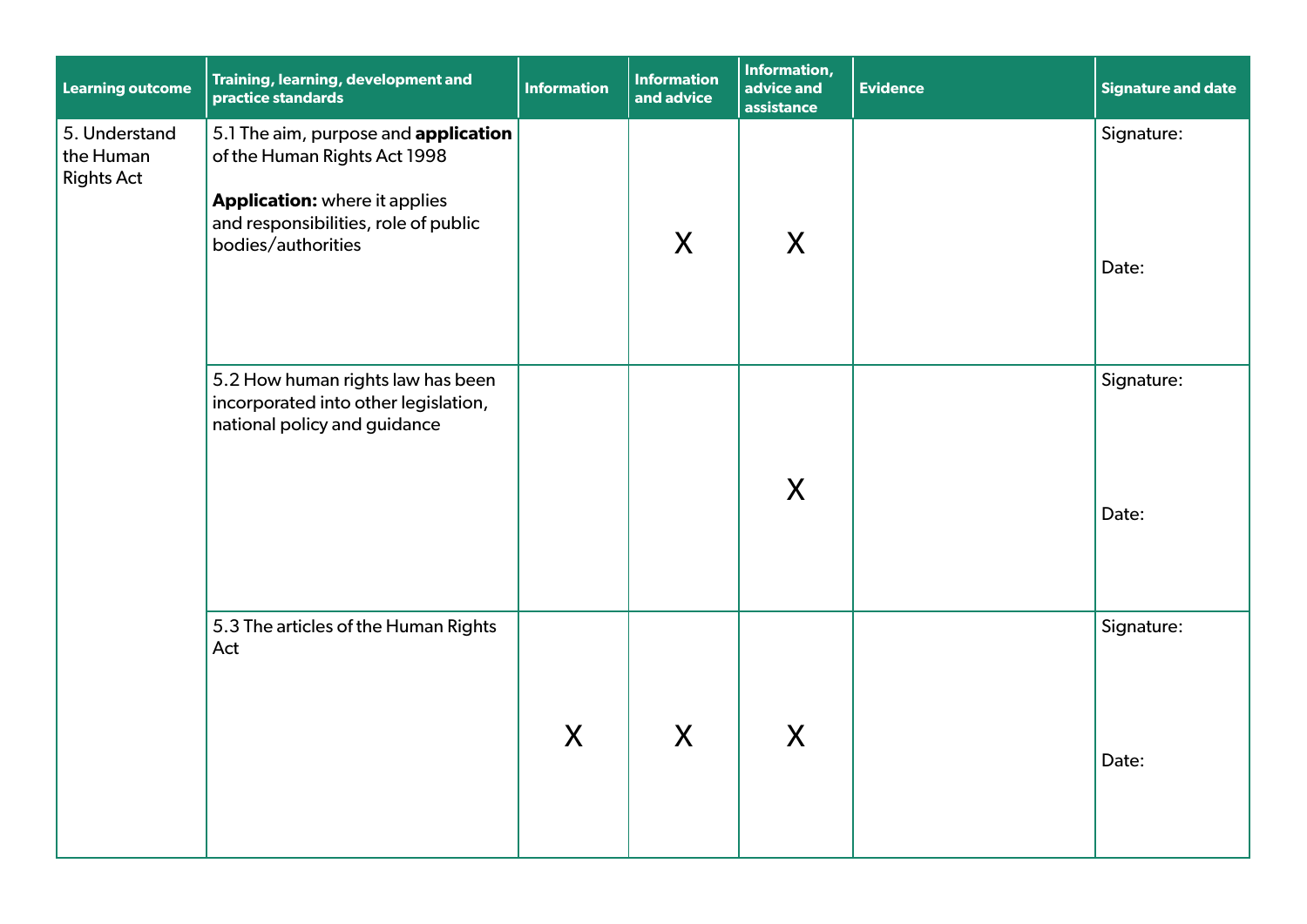| <b>Learning outcome</b> | Training, learning, development and<br>practice standards                                          | <b>Information</b> | <b>Information</b><br>and advice | Information,<br>advice and<br>assistance | <b>Evidence</b> | <b>Signature and date</b> |
|-------------------------|----------------------------------------------------------------------------------------------------|--------------------|----------------------------------|------------------------------------------|-----------------|---------------------------|
|                         | 5.4 UN Conventions and Human<br>Rights Instruments and how these<br>relate to the Human Rights Act |                    |                                  | X                                        |                 | Signature:<br>Date:       |
| 6. Understand           | Knowledge and understanding about:                                                                 |                    |                                  |                                          |                 |                           |
| the Equality Act        | 6.1 The aim, purpose and application<br>of the Equality Act 2010                                   | X                  | X                                | X                                        |                 | Signature:<br>Date:       |
|                         | 6.2 Protected characteristics and how<br>these are defined                                         | $\sf X$            | X                                | $\boldsymbol{X}$                         |                 | Signature:<br>Date:       |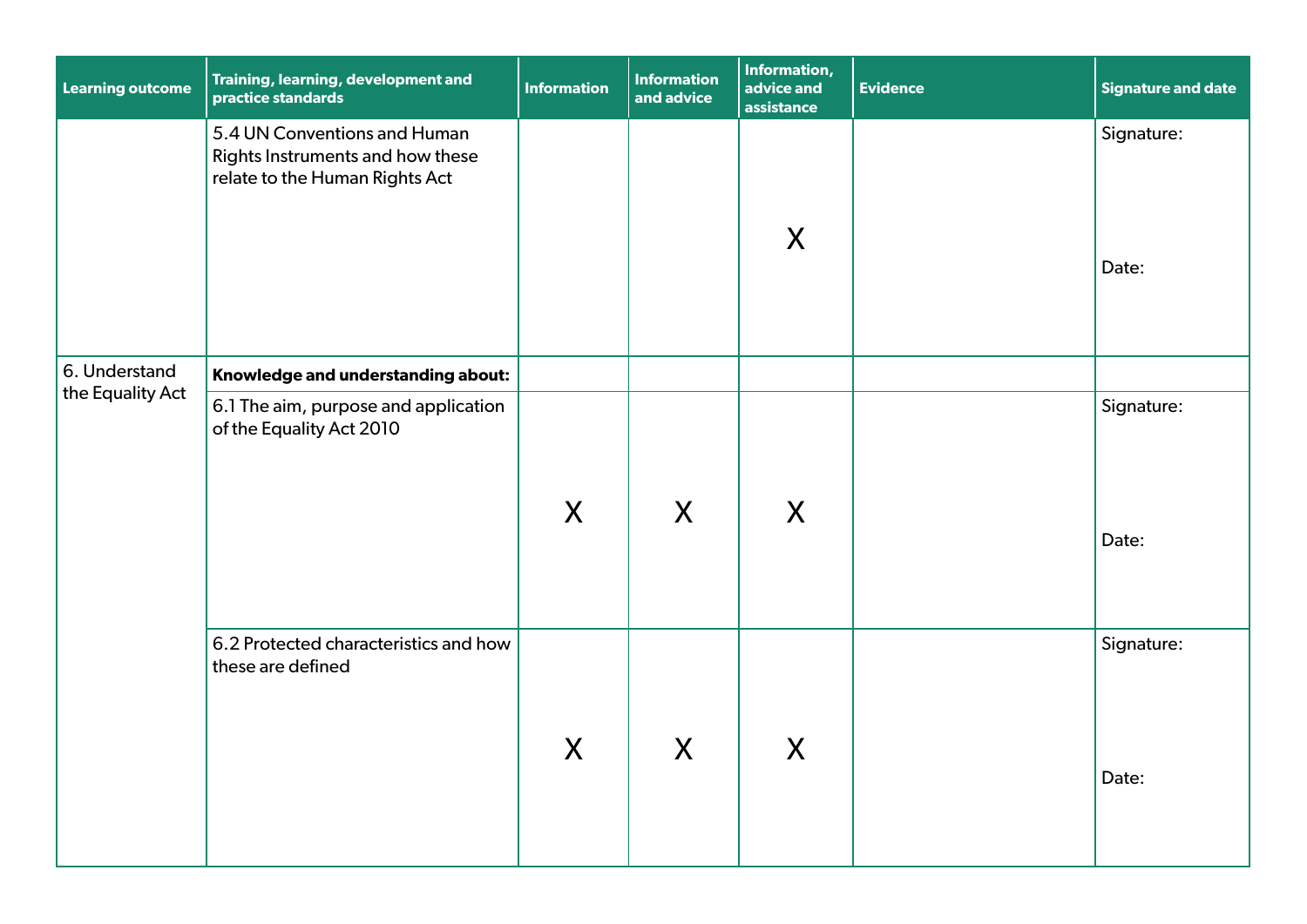| <b>Learning outcome</b> | Training, learning, development and<br>practice standards                                                                         | <b>Information</b> | <b>Information</b><br>and advice | <b>Information,</b><br>advice and<br>assistance | <b>Evidence</b> | <b>Signature and date</b> |
|-------------------------|-----------------------------------------------------------------------------------------------------------------------------------|--------------------|----------------------------------|-------------------------------------------------|-----------------|---------------------------|
|                         | 6.3 How the Equality Act has been<br>used to further the development<br>of equality and anti-discriminatory<br>practice in the UK |                    |                                  | X                                               |                 | Signature:<br>Date:       |
|                         | 6.4 Types of prohibited behaviour<br>and how these are defined                                                                    | X                  | X                                | X                                               |                 | Signature:<br>Date:       |
|                         | 6.5 Reasonable adjustments and<br>how these should be used to ensure<br>that disabled individuals are not<br>disadvantaged        | $\mathsf{X}$       | X                                | X                                               |                 | Signature:<br>Date:       |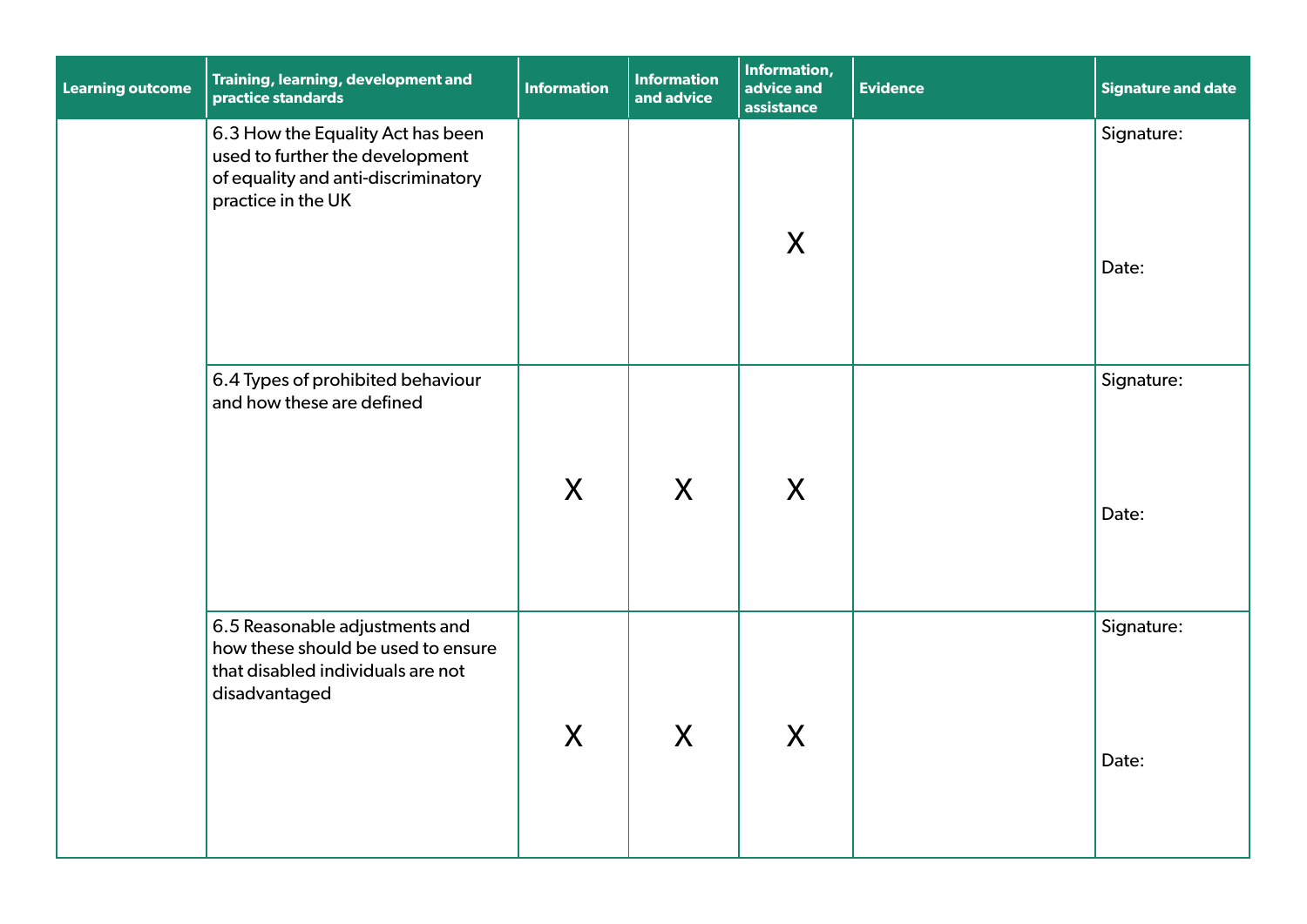| <b>Learning outcome</b>           | Training, learning, development and<br>practice standards                                                                                                                                                                                                                | <b>Information</b> | <b>Information</b><br>and advice | Information,<br>advice and<br>assistance | <b>Evidence</b> | <b>Signature and date</b> |
|-----------------------------------|--------------------------------------------------------------------------------------------------------------------------------------------------------------------------------------------------------------------------------------------------------------------------|--------------------|----------------------------------|------------------------------------------|-----------------|---------------------------|
|                                   | 6.6 Specific duties under the Equality<br>Act for public sector bodies in Wales                                                                                                                                                                                          | X                  | $\sf X$                          | X                                        |                 | Signature:<br>Date:       |
| 7. Understand                     | Knowledge and understanding about:                                                                                                                                                                                                                                       |                    |                                  |                                          |                 |                           |
| the Mental<br><b>Capacity Act</b> | 7.1 The aim and purpose of the Mental<br>Capacity Act (2005)                                                                                                                                                                                                             | X                  | $\mathsf{X}$                     | X                                        |                 | Signature:<br>Date:       |
|                                   | 7.2 The main <b>provisions</b> introduced<br>with the Mental Capacity Act and<br>how these may be used to assist<br>individuals to plan ahead<br>Provisions: lasting powers of<br>attorney, court deputy, advance<br>decisions, official solicitor, litigation<br>friend |                    | $\mathsf{X}% _{0}$               | $\boldsymbol{X}$                         |                 | Signature:<br>Date:       |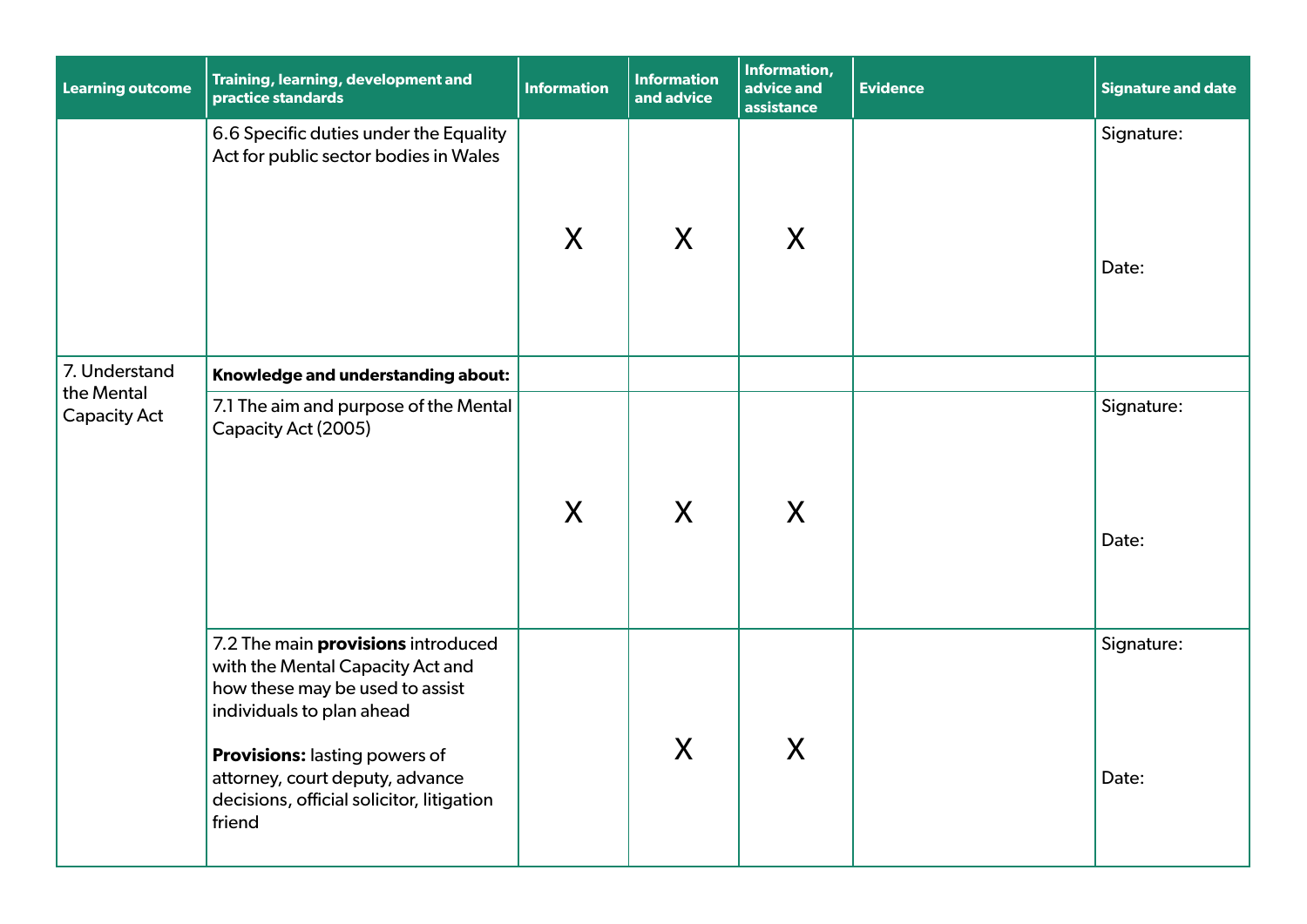| <b>Learning outcome</b> | Training, learning, development and<br>practice standards                                         | <b>Information</b> | <b>Information</b><br>and advice | Information,<br>advice and<br>assistance | <b>Evidence</b> | <b>Signature and date</b> |
|-------------------------|---------------------------------------------------------------------------------------------------|--------------------|----------------------------------|------------------------------------------|-----------------|---------------------------|
|                         | 7.3 The key principles of mental<br>capacity legislation                                          | X                  | X                                | X                                        |                 | Signature:<br>Date:       |
|                         | 7.4 The two stages of a capacity<br>assessment, who can undertake these                           |                    | X                                | X                                        |                 | Signature:<br>Date:       |
|                         | 7.5 How IAA workers can use the<br>Mental Capacity Act to protect an<br>individual's human rights |                    |                                  | X                                        |                 | Signature:<br>Date:       |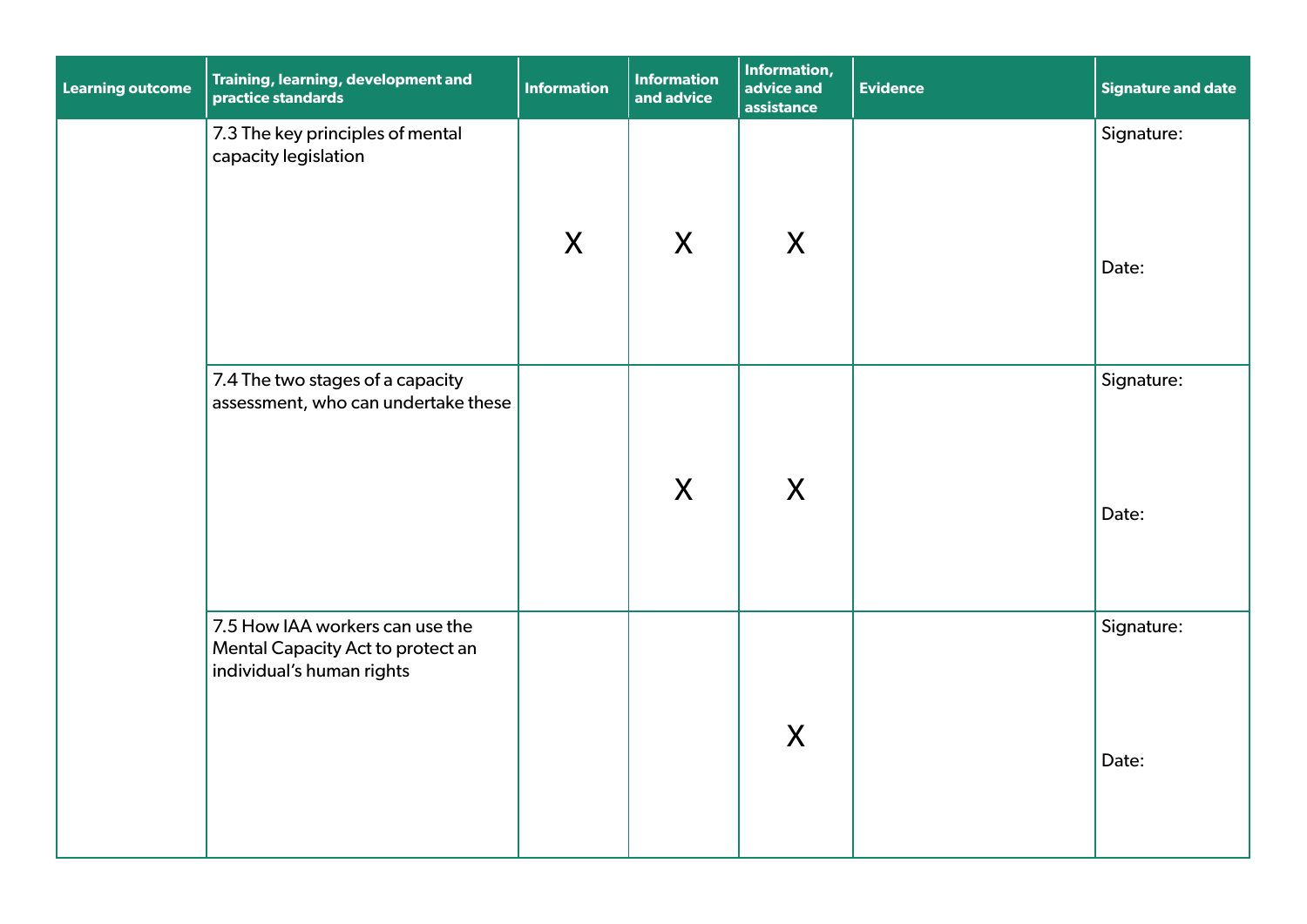| <b>Learning outcome</b> | Training, learning, development and<br>practice standards                                        | <b>Information</b> | <b>Information</b><br>and advice | Information,<br>advice and<br>assistance | <b>Evidence</b> | <b>Signature and date</b> |
|-------------------------|--------------------------------------------------------------------------------------------------|--------------------|----------------------------------|------------------------------------------|-----------------|---------------------------|
|                         | 7.6 The process of undertaking a best<br>interest meeting and who should be<br>involved in these | X                  | X                                | X                                        |                 | Signature:<br>Date:       |
|                         | 7.7 Liberty Protection Safeguards and<br>how these should be applied                             | X                  | X                                | X                                        |                 | Signature:<br>Date:       |
|                         | 7.8 How to raise concerns about<br>restrictions or deprivations of liberty                       | X                  | X                                | X                                        |                 | Signature:<br>Date:       |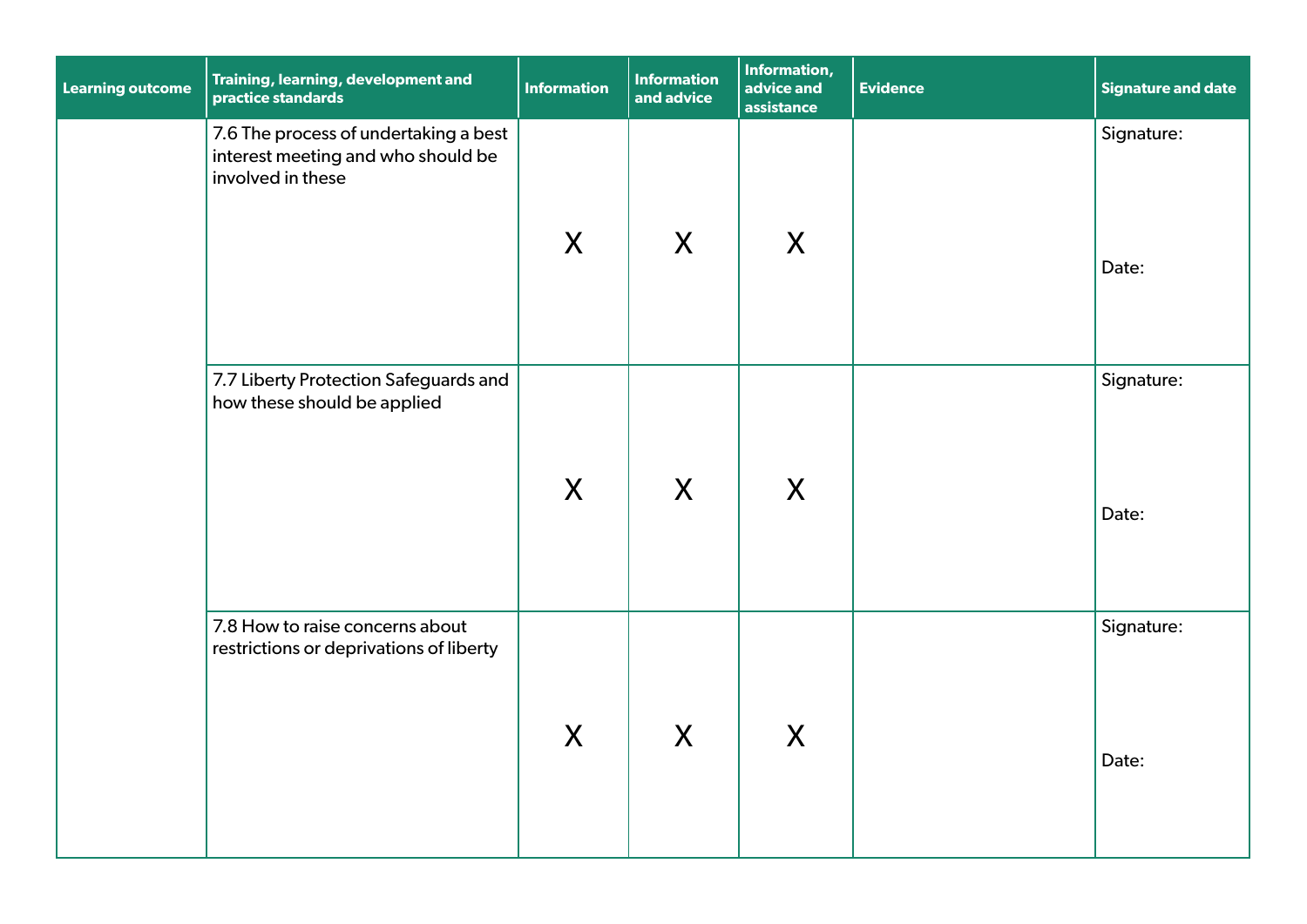| <b>Learning outcome</b>         | Training, learning, development and<br>practice standards                                                                                    | <b>Information</b> | <b>Information</b><br>and advice | Information,<br>advice and<br>assistance | <b>Evidence</b> | <b>Signature and date</b> |
|---------------------------------|----------------------------------------------------------------------------------------------------------------------------------------------|--------------------|----------------------------------|------------------------------------------|-----------------|---------------------------|
|                                 | 7.9 The inter-relationship between<br>the Mental Capacity Act and Mental<br><b>Health Act</b>                                                |                    | X                                | $\sf X$                                  |                 | Signature:<br>Date:       |
|                                 | 7.10 When there is a duty and a power<br>to refer to an independent mental<br>capacity advocate                                              |                    | X                                | $\sf X$                                  |                 | Signature:<br>Date:       |
| 8. Understand                   | Knowledge and understanding about:                                                                                                           |                    |                                  |                                          |                 |                           |
| the Mental<br><b>Health Act</b> | 8.1 The aim and purpose of the<br>Mental Health Act 1983, as amended<br>by the Mental Health Act 2007,<br>Mental Health (Wales) Measure 2010 | X                  | $\mathsf{X}$                     | $\sf X$                                  |                 | Signature:<br>Date:       |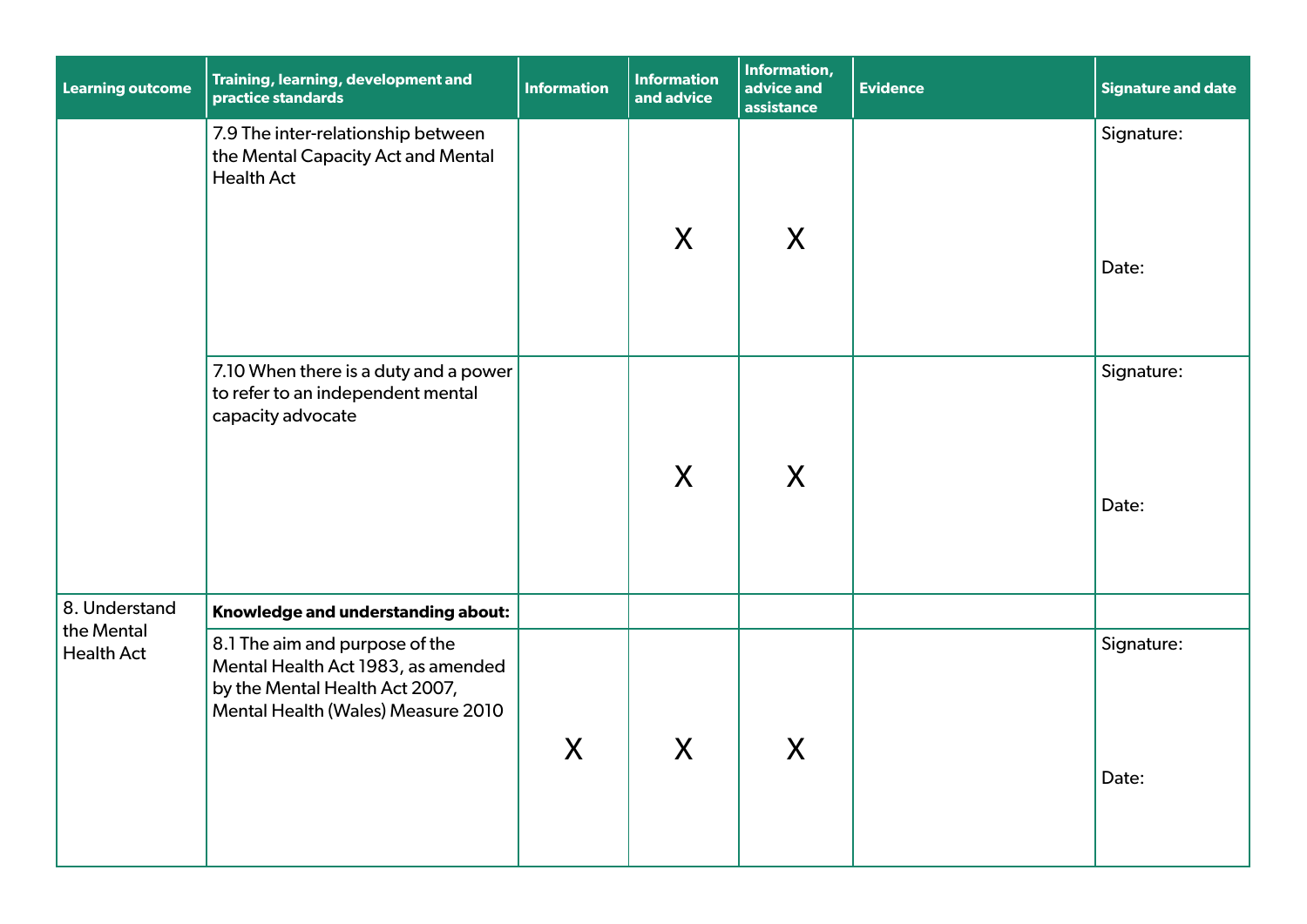| <b>Learning outcome</b> | Training, learning, development and<br>practice standards                                                                                                                                                                                                                                                     | <b>Information</b> | <b>Information</b><br>and advice | Information,<br>advice and<br>assistance | <b>Evidence</b> | <b>Signature and date</b> |
|-------------------------|---------------------------------------------------------------------------------------------------------------------------------------------------------------------------------------------------------------------------------------------------------------------------------------------------------------|--------------------|----------------------------------|------------------------------------------|-----------------|---------------------------|
|                         | 8.2 The difference between formal<br>and informal patients under the<br><b>Mental Health Act</b>                                                                                                                                                                                                              |                    | X                                | X                                        |                 | Signature:<br>Date:       |
|                         | 8.3 What is meant by the term<br>'compulsion'                                                                                                                                                                                                                                                                 |                    | X                                | X                                        |                 | Signature:<br>Date:       |
|                         | 8.4 The routes and criteria for being<br>detained under the Mental Health Act<br><b>Routes:</b> for individual patients who<br>are admitted to hospital by force<br>under civil and forensic sections,<br>made subject to guardianship, made<br>subject to the Supervised Community<br><b>Treatment Order</b> |                    | X                                | X                                        |                 | Signature:<br>Date:       |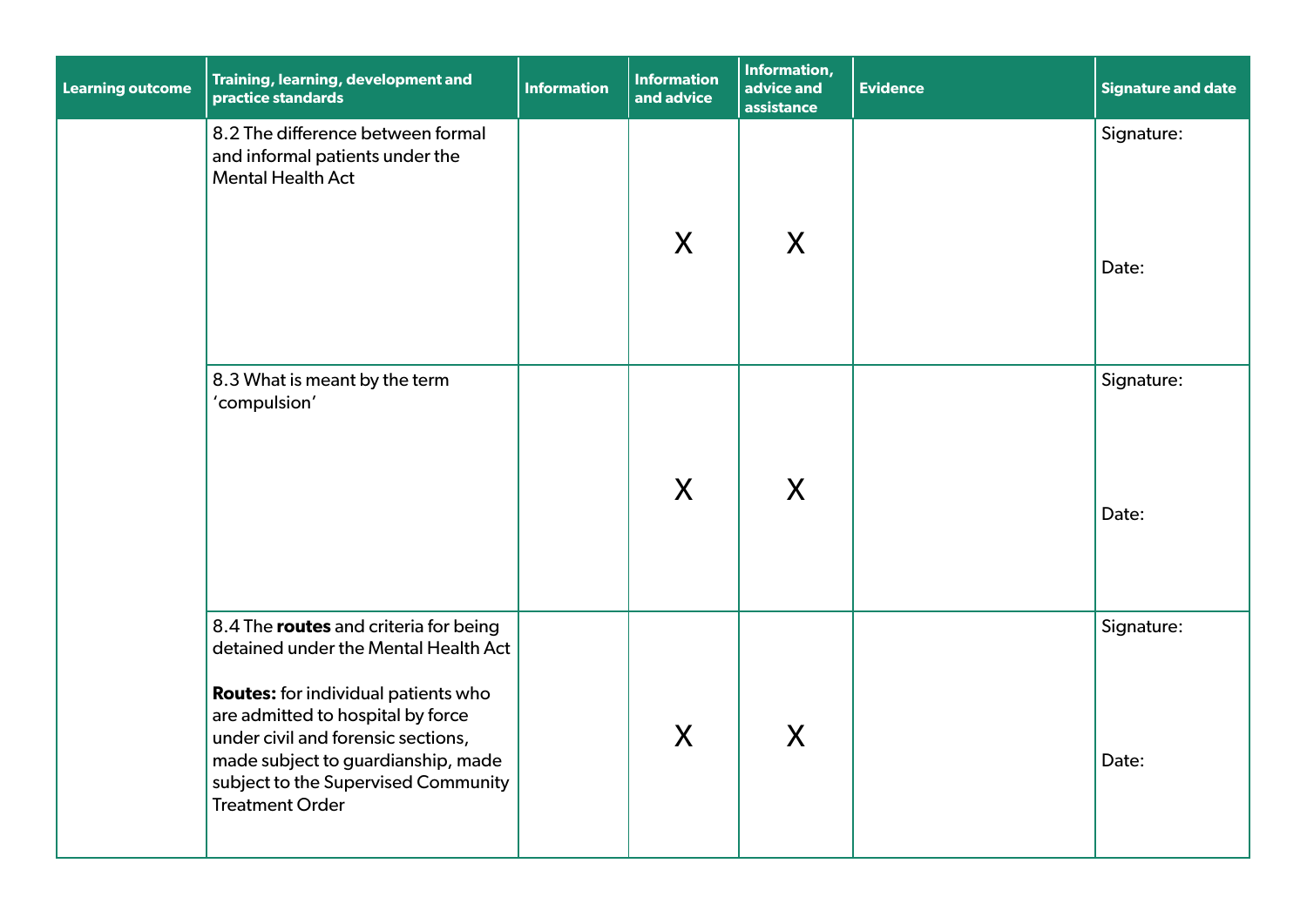| <b>Learning outcome</b> | Training, learning, development and<br>practice standards                                                                                                               | <b>Information</b> | <b>Information</b><br>and advice | Information,<br>advice and<br>assistance | <b>Evidence</b> | <b>Signature and date</b> |
|-------------------------|-------------------------------------------------------------------------------------------------------------------------------------------------------------------------|--------------------|----------------------------------|------------------------------------------|-----------------|---------------------------|
|                         | 8.5 When there is a duty to inform an<br>individual of their right for support<br>from an independent mental health<br>advocate                                         | $\sf X$            | X                                | X                                        |                 | Signature:<br>Date:       |
|                         | 8.6 Where there is a duty to consider<br>a referral to an independent mental<br>health advocate for non-instructed<br>advocacy                                          | $\boldsymbol{X}$   | X                                | X                                        |                 | Signature:<br>Date:       |
|                         | 8.7 Powers within current mental<br>health legislation and who may<br>exercise these<br>Powers: detaining powers, treatment<br>powers, holding powers, police<br>powers |                    | $\mathsf{X}$                     | X                                        |                 | Signature:<br>Date:       |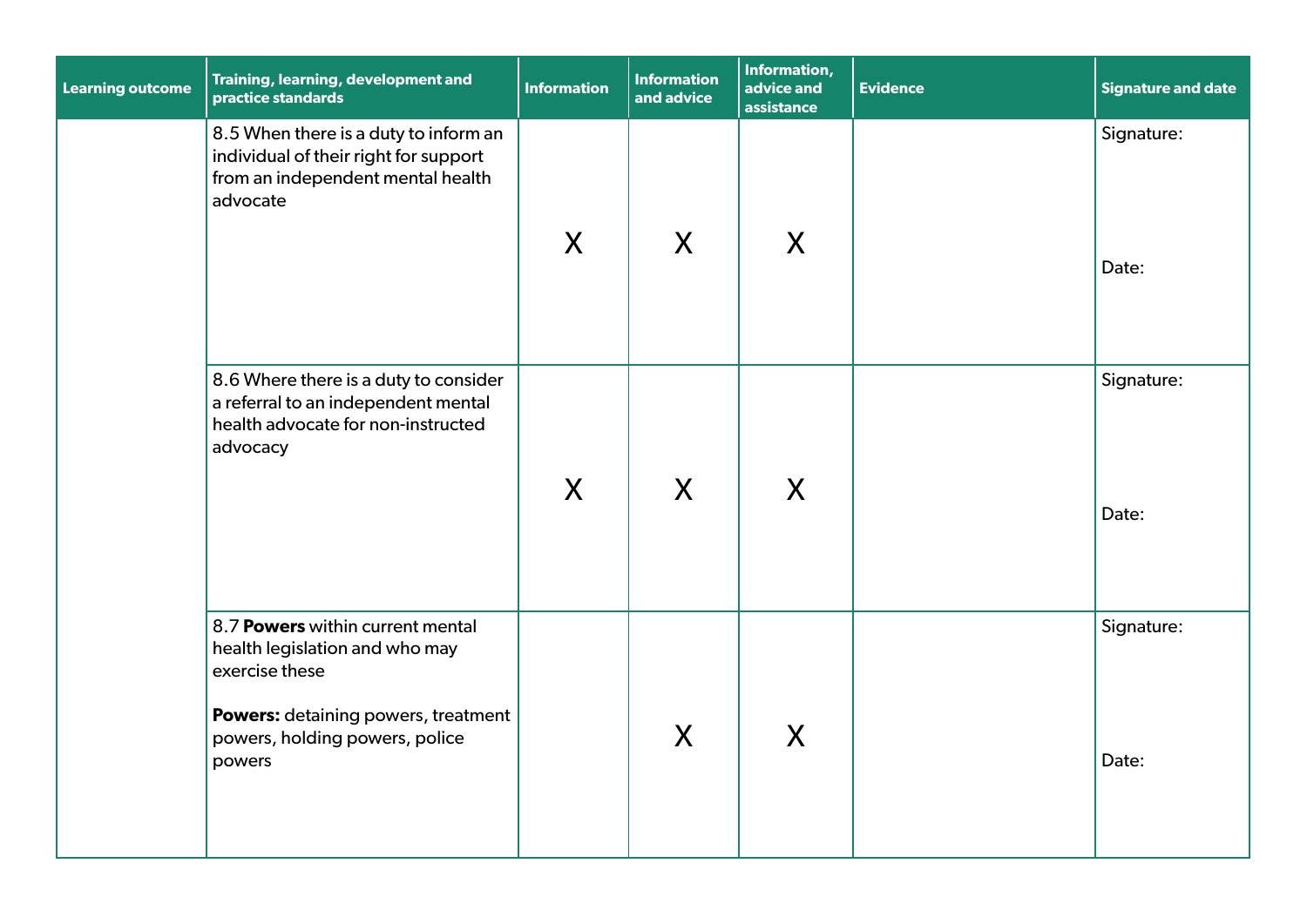| <b>Learning outcome</b>                     | Training, learning, development and<br>practice standards                                                                                                                                                | <b>Information</b> | <b>Information</b><br>and advice      | Information,<br>advice and<br>assistance | <b>Evidence</b> | <b>Signature and date</b> |
|---------------------------------------------|----------------------------------------------------------------------------------------------------------------------------------------------------------------------------------------------------------|--------------------|---------------------------------------|------------------------------------------|-----------------|---------------------------|
|                                             | 8.8 A range of safeguards within the<br>current mental health legislation.                                                                                                                               |                    |                                       |                                          |                 | Signature:                |
|                                             | Safeguards: First tier tribunal,<br>hospital managers' hearing, nearest<br>relative, independent mental health<br>advocate, right to request a second<br>opinion, appointed doctor, right to<br>complain |                    | X                                     | X                                        |                 | Date:                     |
| 9. Understand                               | Knowledge and understanding about:                                                                                                                                                                       |                    |                                       |                                          |                 |                           |
| legislation<br>related to Welsh<br>language | 9.1 Legislation related to the Welsh<br>language and how this relates to the<br>role of IAA workers                                                                                                      | X                  | X                                     | X                                        |                 | Signature:<br>Date:       |
|                                             | 9.2 The importance of the 'Active<br>Offer' for the well-being of individuals                                                                                                                            | X                  | $\mathbf v$<br>$\boldsymbol{\lambda}$ | V<br>$\boldsymbol{\lambda}$              |                 | Signature:<br>Date:       |